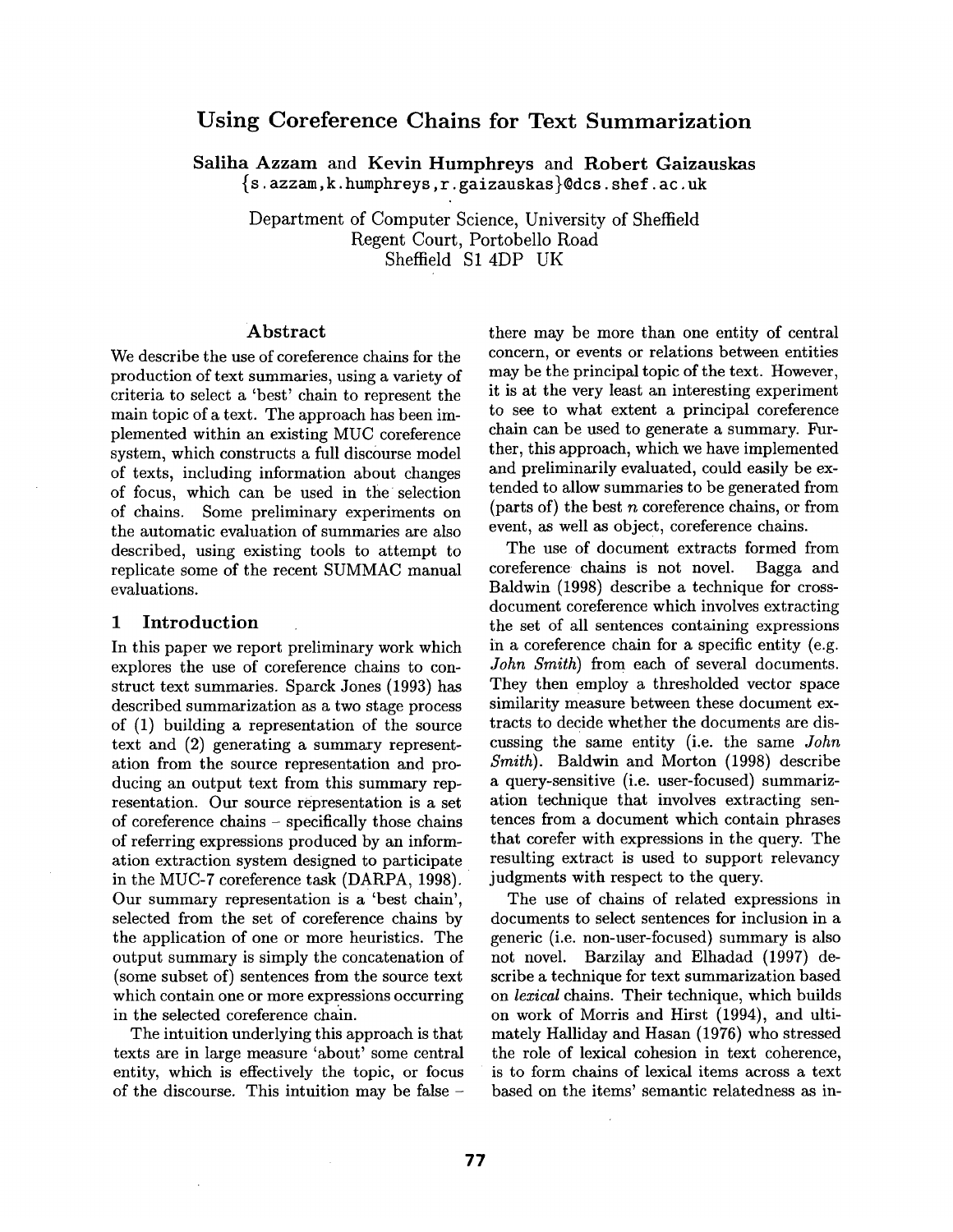dicated by a thesaurus (WordNet in their case). These lexical chains serve as their source representation, from which a summary representation is produced using heuristics for choosing the 'best' lexical chains. From these the summary is produced by employing a further heuristic to select the 'best' sentences from each of the selected lexical chains.

The novelty in our work is to combine the idea of a document extract based on coreference chains with the idea of chains of related expressions serving to indicate sentences for inclusion in a generic summary (though we explore the use of coreference between query and text as a technique for generating user-focused summaries as well).

Returning to Halliday and Hasan, one can see how this idea has merit within their framework. They identify four principal mechanisms by which text coherence is achieved – reference, substitution and ellipsis, conjunction and lexical cohesion. If lexical cohesion is a useful relation to explore for getting at the 'aboutness' of a text, and hence for generating summaries, then so too may reference (separately, or in conjunction with lexical cohesion). Indeed, identifying chains of coreferential expressions in text has certain strengths over identifying chains of expressions related merely on lexical semantical grounds. For, there is no doubt that common reference, correctly identified, directly ties different parts of a text together  $-$  they are literally 'about' the same thing; lexical semantic relatedness, as indicated by an external resource, can never conclusively establish this degree of relatedness, nor indeed can the resource guarantee that semantic relatedness will be found when it exists. Further, lexical cohesion techniques ignore pronomial anaphora, and hence their frequency counts of key terms, used both for identifying best chains and best sentences within best chains, may often be inaccurate, as focal referents will often be pronominalised.

Of course there are drawbacks to a coreference-based approach. Lexical cohesion relations are relatively easy to compute and do not rely on full text processing - this makes summarisation techniques based on them rapid and robust. Coreference relations tend to require more complex techniques to compute. Our view, however, is that summarisation re-

search is still in early stages and that we need to explore many techniques to understand their strengths and weaknesses in terms of the type and quality of the summaries they produce. If coreference-based techniques can yield good summaries, this will provide impetus to make coreference technologies better and faster.

The basic coreference chain technique we describe in this paper yields *generic* summaries as opposed to *user-focused* summaries, as these terms have been used in relation to the TIPSTER SUMMAC text summarization evaluation exercise (Mani et al., 1998). That is, the summaries aim to satisfy a wide readership by supplying information about the 'most important' entity in the text. But of course this technique could also be used to generate summaries tailored to a user(group) through use with a preprocessor that analyzed a user-supplied topic description and selected one or more entities from the topic description to use in filtering coreference chains found in the full source document.

The rest of this paper is organised as follows. In Section 2 we briefly describe the system we use for computing coreference relations. Section 3 describes various heuristics we have implemented for extracting a 'best' coreference chain from the set of coreference chains computed for a text; and, it discusses how we select 'best' sentences to include in the summary from those source text sentences containing referring expressions in the 'best' chain. Section 4 presents a simple example and shows the different summaries that different heuristics produce. Section 5 describes the limited evaluation we have been able to carry out to date, but more importantly introduces what we believe to be a novel and interesting way of reusing some of the MUC materials for assessing summaries.

# 2 Coreference in the LaSIE system

The LaSIE system (Gaizauskas et al., 1995) has been designed as a general purpose IE system which can conform to the MUC task specifications for named entity identification, coreference resolution, IE template element and relation identification, and the construction of scenario-specific IE templates. The system has a pipeline architecture which processes a text one sentence at a time and consists of three prin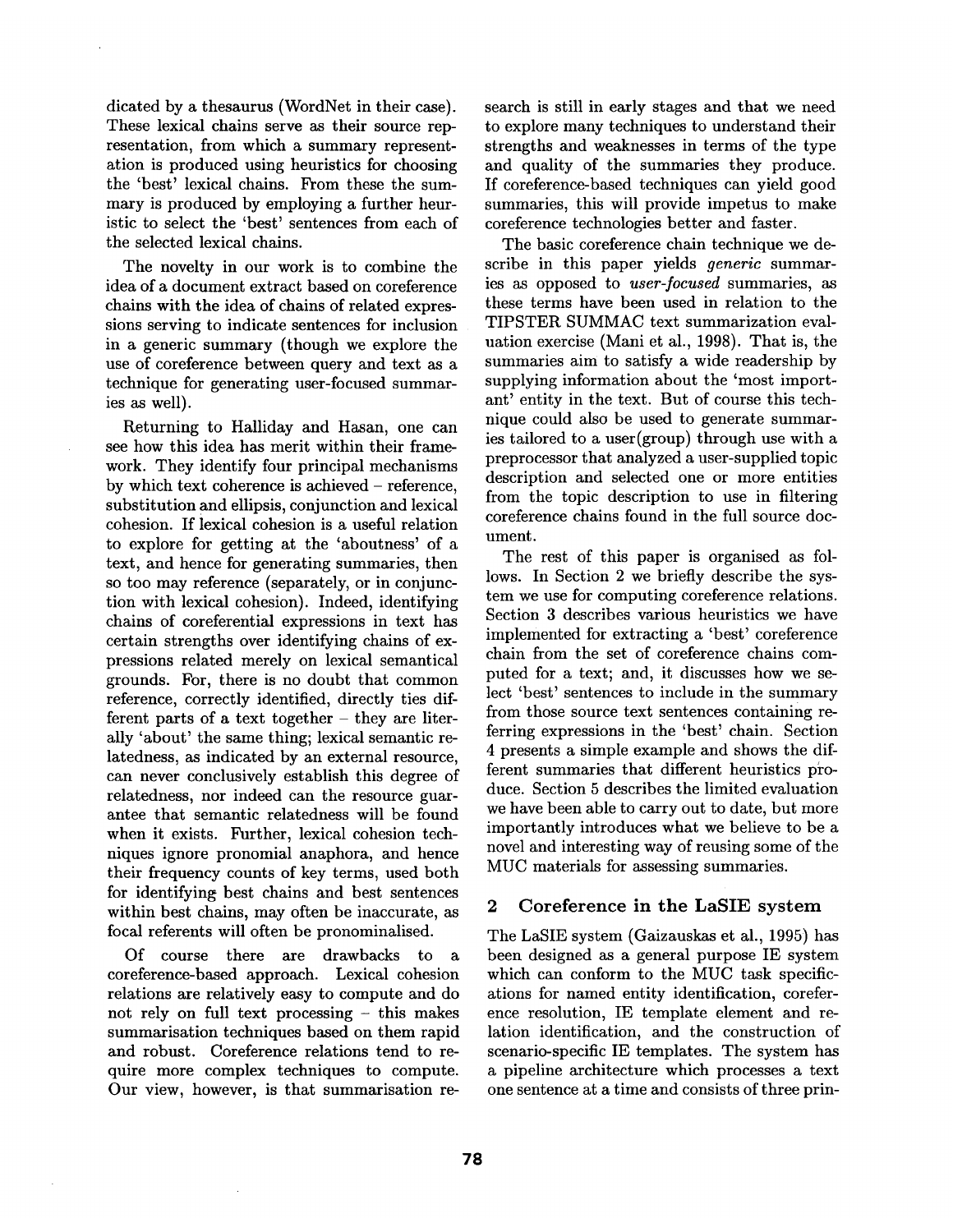cipal processing stages: lexical preprocessing, parsing plus semantic interpretation, and discourse interpretation. The overall contributions of these stages may be briefly described as follows (see (Gaizauskas et al., 1995) for further details):

lexical preprocessing reads and tokenises the raw input text, performs phrasal matching against lists of proper names, identifies sentence boundaries, tags the tokens with parts-of-speech, performs morphological analysis;

#### parsing and semantic interpretation

- builds lexical and phrasal chart edges in a feature-based formalism then does two pass chart parsing, pass one with a special named entity grammar, pass two with a general grammar, and, after selecting a 'best parse', which may have only partial coverage, constructs a predicate-argument representation of each sentence;
- discourse interpretation adds the information from the predicate-argument representation to a hierarchically structured semantic net which encodes the system's world and domain model, adds additional information presupposed by the input, performs coreference resolution between new and existing instances in the world model, and adds any information consequent upon the new input.

The domain model is encoded as a hierarchy of domain-relevant concept nodes, each with an associated attribute-value structure describing properties of the concept. As a text is processed, instances of concepts mentioned in a text are added to the domain model, populating it to become a text-, or discourse-, specific model.

Coreference resolution is carried out by attempting to merge each newly added instance with instances already present in the discourse model. The basic mechanism, detailed in Gaizauskas and Humphreys (1997), is to examine, for each pair of newly added and existing instances: semantic type consistency/similarity in the concept hierarchy; attribute value consistency/similarity, and a set of heuristic rules, some specific to particular types of anaphora such as pronouns, which can act to rule out a proposed merge. These rules can refer to various lexical, syntactic, semantic, and positional information about instances, and have mainly been developed through the analysis of training data. A recent addition, however, has been the integration of a more theoretically motiv-. ated focus-based algorithm for the resolution of pronominal anaphora (Azzam et al., 1998). This includes the maintenance of a set of focus registers within the discourse interpreter, to model changes of focus through a text and provide additional information for the selection of antecedents.

The discourse interpreter maintains an explicit representation of coreference chains created as a result of instances being merged in the discourse model. Each instance has an associated attribute recording its position in the original text in terms of character positions. When instances are merged, the result is a single instance with multiple positions which, taken together, represent a coreference chain.

# 3 Coreference Chain Selection

The summarisation mechanism is implemented as an additional module in the LaSIE system. It processes all the coreference chains built by the discourse interpreter and applies various criteria, described below, to select a 'best' chain. The set of sentences in which entries in the best chain occur are then identified, using their character positions, and concatenated together to act as a summary.

### 3.1 Selection Criteria

The summarisation module implements several selection criteria which can be applied either independently or in combination, as specified in parameters of the module. The current set of criteria is not fixed, however, and is simply intended to represent common intuitive heuristics as a starting point for further experimentation.

Length of Chain This criteria simply prefers the chain containing the most entries, which represents the most frequently mentioned instance in a text, and so possibly the most important instance. In the case of several chains of equal maximum length, the spread is used in addition to select a single chain.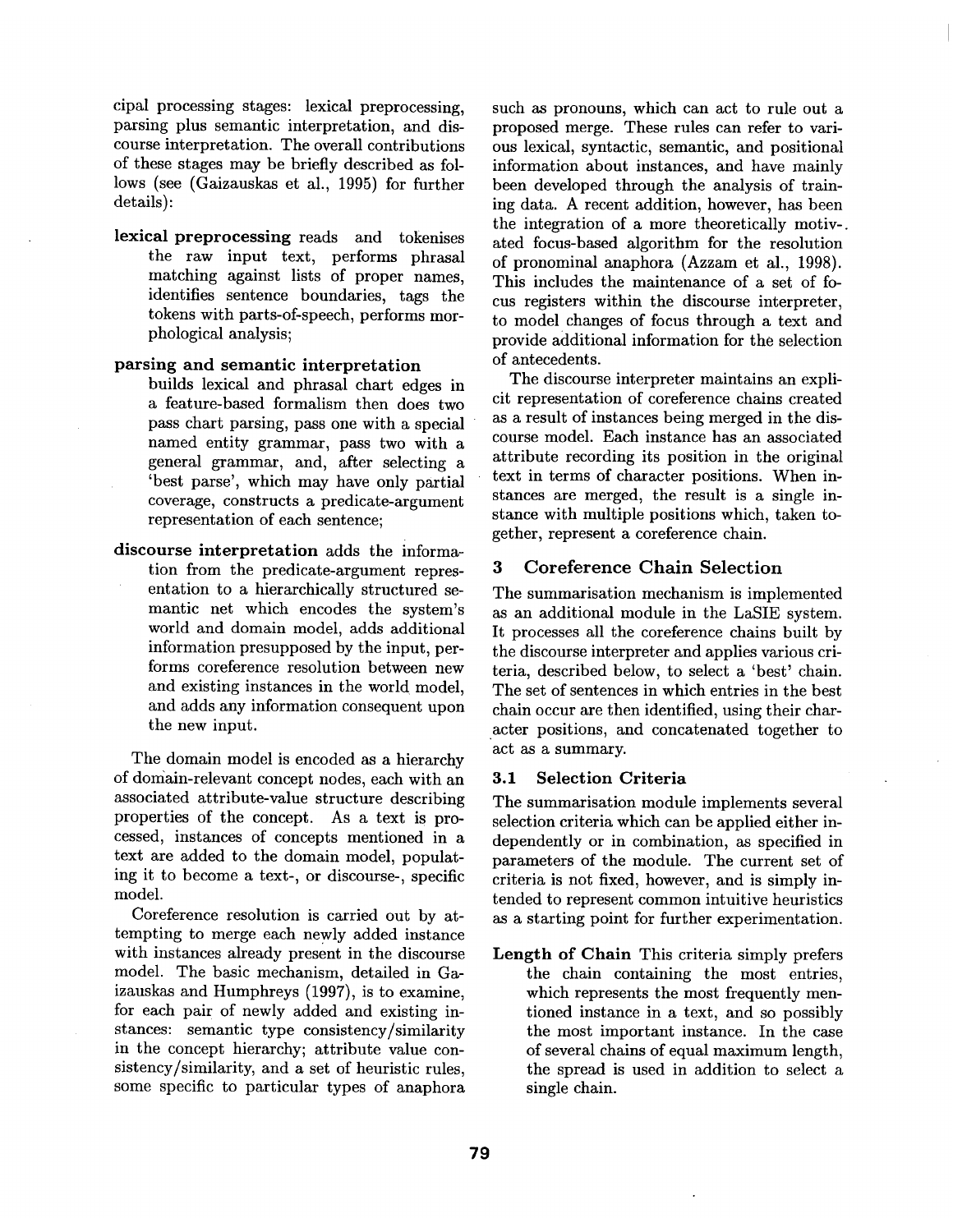- **Spread of Chain** This criteria involves the calculation of the distance, in byte offsets, between the earliest and latest entry in each chain. The chain which spans the greatest portion of the original text is preferred, corresponding to the intuition that an instance mentioned throughout a text, rather than just being frequently mentioned in one specific section, may be the most important instance. If this criteria fails to select a single chain, the length criteria will be used in addition.
- Start of Chain A further intuition is that instances mentioned at the start of a text, or in a title if present, may be more important than those only introduced part way through. This criteria acts to require that the earliest entry in a chain is within either the title or the first paragraph of a text. Again, other criteria will be needed to select a single chain if several start in the first paragraph. This criteria may be more appropriate for particular text genres, such as newswires, than the previous two.

### 3.2 Focus **Chains**

An additional selection mechanism, which may be combined with the above criteria in several ways, is the 'reduction' of each coreference chain to what may be called a "focus chain". This makes use of the focus registers built within the discourse interpreter to track changes in the main focus of each clause in the text. A focus chain is the subset of a coreference chain which contains only those mentions of an instance that occur as the focus of a clause. For example, an indefinite noun phrase occurring as a logical subject may be recorded in the focus registers, and so be retained in a focus chain, whereas a subsequent definite noun phrase embedded in an optional prepositional phrase will not be in focus and will be removed.

The criteria listed above can all be applied to focus chains in exactly the same way as coreference chains. However, the point at which the coreference chains are reduced is significant: selecting the longest coreference chain and subsequently removing all non-focus entries before output may give different results than an initial selection of the longest focus chain. The former sequence of operations acts to filter the entries within the 'best' coreference chain, possibly to reduce the final length of a summary, whereas the latter selects on the basis of the frequency (in combination with the length criteria) or the position (with spread) of focus itself. Only the latter sequence is considered in any detail below, although the implementation does allow experimentation with the use of focus chains at several alternative stages.

# 4 Example Output

This section illustrates the kind of summaries produced by the different heuristics, using an example from the MUC-6 evaluation corpus of newswire articles (much reduced for inclusion here by omitting the eight final paragraphs):

*<DOC>* 

*<HL> Economy: Washington, an Exchange Ally, Seems To Be Strong Candidate to Head SEC </HL>* 

*< TXT>* 

*Consuela Washington, a longtime House staffer and an expert in securities laws, is a leading candidate to be chairwoman of the Securities and Exchange Commission in the Clinton administration.* 

*Ms. Washington, 44 years old, would be the first woman and the first black to head the five-member commission that oversees the securities markets.* 

*Ms. Washington's candidacy is being championed by several powerful lawmakers including her boss, Chairman John Dingell (D., Mich.) of the House Energy and Commerce Committee. She currently is a counsel to the committee. Ms. Washington and Mr. Dingell have been considered allies of the securities exchanges, while banks and futures exchanges have often fought with them.* 

*A graduate of Harvard Law School, Ms. Washington worked as a lawyer for the corporate finance division of the SEC in the late 1970s. She has been a congressional staffer since 1979.* 

 $Separately,$  Clinton transition officials said *that Frank Newman, 50, vice chairman and chief financial officer of BankAmerica Corp., is expected to be nominated as assistant Treasury secretary for domestic finance. Mr. Newman, who would be giving up a job that pays \$1 million a year, would oversee the Treasury's auctions of government securities as well as banking issues. He would report directly to Treasury Secretary-designate Lloyd Bentsen.* 

*(...)* 

Using the 'length of chain' criteria selects the coreference chain for the person *Consuela*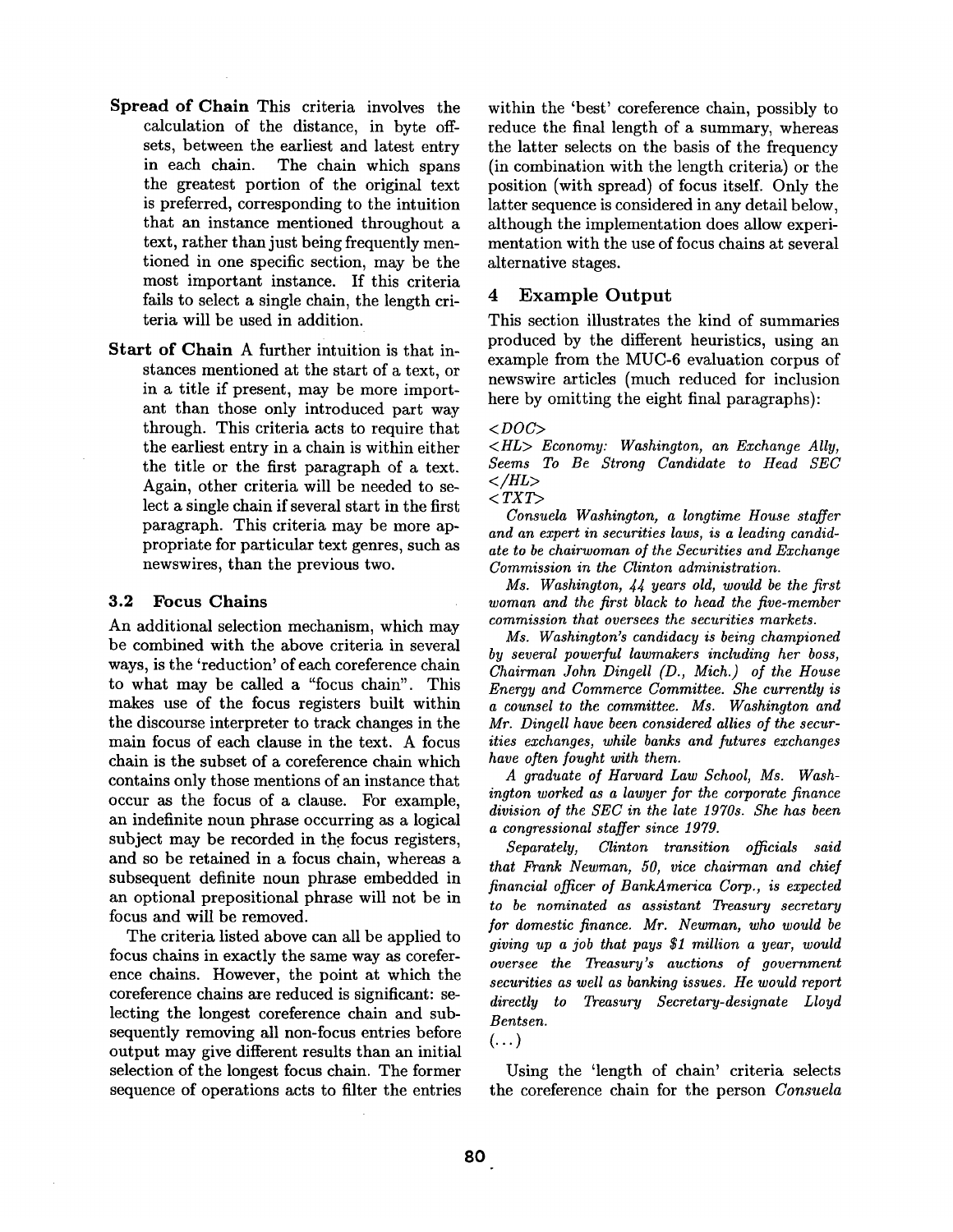*Washington,* and the following summary is produced:

*<HL> Economy: Washington, an Exchange Ally, Seems To Be Strong Candidate to Head SEC </HL>* 

*Consuela Washington, a longtime House staffer and an expert in securities laws, is a leading candidate to be chairwoman of the Securities and Exchange Commission in the Clinton administration.* 

*Ms. Washington, 44 years old, would be the first woman and the first black to head the five-member commission that oversees the securities markets.* 

*Ms. Washington's candidacy is being championed by several powerful lawmakers including her boss, Chairman John Dingell (D., Mich.) of the House Energy and Commerce Committee. She currently is a counsel to the committee. Ms. Washington and Mr. Dingell have been considered allies of the securities exchanges, while banks and futures exchanges have often fought with them,* 

*A graduate of Harvard Law School, Ms. Washington worked as a lawyer for the corporate finance*  division of the SEC in the late 1970s. She has been *a congressional staffer since 1979.* 

Using the 'spread of chain' selects the coreference chain for the person *Clinton,* used here as a noun modifier:

*Consuela Washington, a longtime House staffer and an expert in securities laws, is a leading candidate to be chairwoman of the Securities and Exchange Commission in the Clinton administration.* 

*Separately, Clinton transition officials said that Frank Newman, 50, vice chairman and chief financial officer of BankAmeriea Corp., is expected to be nominated as assistant Treasury secretary for domestic finance.* 

Restricting the selection to focus chains only, the 'length of chain' criteria again chooses the *Ms. Washington* chain, but this does not include the elements occurring in phrases where *Ms. Washington* is not in focus. The summary is therefore reduced by omitting the non-focus mentions:

*<HL> Economy: Washington, an Exchange Ally, Seems To Be Strong Candidate to Head SEC </HL>* 

*Consuela Washington, a longtime House staffer and an expert in securities laws, is a leading candidate to be chairwoman of the Securities and Exchange Commission in the Clinton administration.* 

 $\ddot{\phantom{0}}$ 

*Ms. Washington, 44 years old, would be the first* 

*woman and the first black to head the five-member commission that oversees the securities markets.* 

*She currently is a counsel to the committee.* 

A graduate of Harvard Law School, Ms. Wash*ington worked as a lawyer for the corporate finance division o/ the SEC in the late 1970s. She has been a congressional staffer since 1979.* 

This same summary is also obtained when the 'spread of chain' criteria is applied to the focus chains. The *Clinton* chain selected above does not include any focus elements, and the *Consuela Washington* focus chain is the most spread as well as the longest.

### 5 Evaluating Summaries

Evaluating the merit of a summary is a difficult task. The most extensive effort to date to develop a framework for assessing summaries has been the TIPSTER SUMMAC evaluation exercise (Mani et al., 1998). In this section we first review the SUMMAC evaluation measures and propose how we might 'simulate' these without expensive human judges; then, we describe how we have carried out one of these simulated evaluations to evaluate the summarization technique described in the previous sections.

### 5.1 The SUMMAC **Evaluation**

This exercise involved a number of different tasks and a number of different evaluation measures. The measures divided into *extrinsic* measures - those that ignore the content of the summary and assess it solely according to how useful it is in enabling an agent to perform some measurable task - and *intrinsic* measures - those that examine the content of the summary and attempt to pass some judgment on it directly. In brief, the four SUMMAC tasks were:

*1. Ad Hoc Task* The summariser is given a topic description and a set of documents and produces user-focused summaries based on the topic description. The summaries and the topic description (along with some source documents for control) are passed to a judge who reads the summaries passes relevance judgments on them with respect to the topic. These judgments are scored against 'true' relevance judgments previously established for the full documents with respect to the topic. This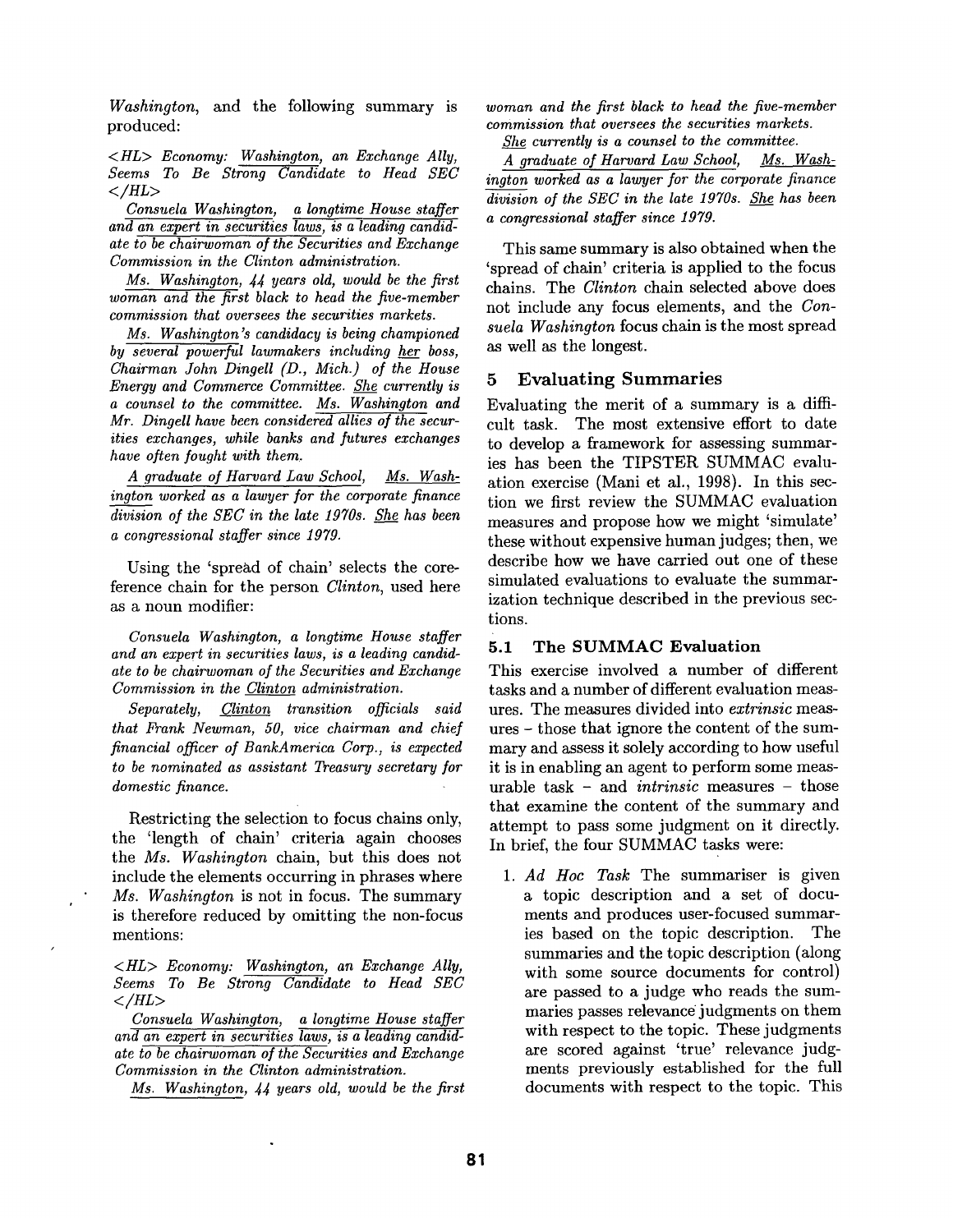is an extrinsic evaluation that measures the utility of a summarization system at generating user-focused summaries capable of supporting a relevance judgment.

- *2. Categorization Task* The summariser is given a set of documents only and generates a summary of each. The summaries (again along with some source documents for control) along with five topic descriptions axe given to a judge who reads the summaries and categorizes them with respect to the five topics, or "none of the above", if none is deemed appropriate. These categorization judgments are scored against 'true' categorization judgments previously established for the full documents with respect to the topics. This is an extrinsic evaluation that measures the utility of a summarization system at generating generic summaries capable of supporting a categorization judgment.
- *3. Question-Answering Task* The summariser is given a set of documents and a small set of topic descriptions (three in the actual evaluation) and produces 'informative', user-focused summaries. A judge is first given the topic descriptions and for each produces a set of topic questions, each capturing an 'obligatory' aspect of the topic - something that has to be present in a document to make it relevant to the topic. The judge then reads the set of relevant, full documents to be used in the evaluation and for each produces an answer key that contains answers to each of the topic questions. Finally the judge reads the summaries and scores each against the answer key for the document, deciding for each topic question whether the summary supplies a correct, partially correct, or missing answer. This is an intrinsic evaluation that measures the utility of a summarization system at generating 'informative' user-focused summaries capable of acting as surrogates for the original document for an agent charged with answering the questions implicit in a topic description.
- *4. Acceptability Task* The summariser is given a set of documents only and generates a summary of each. The summaries and

the full documents from which they were generated axe given to a judge who reads the summaries and documents and passes a binary 'goodness' judgment on the summaries, with no prior guidelines specifying what constitutes a good summary. This is an intrinsic evaluation that was carried out merely to see what sort of correlation might emerge between the extrinsic evaluations and naive intrinsic evaluation.

This is a very valuable framework, but for those without access to the resources to instantiate the framework, particularly the judging functions, it is hard to use it to assess a summarization system. Thus, we have considered ways to automate the judging function and have identified several, which while by no means perfect, may at least provide some useful information about the value of the summaries produced.

For the ad hoc task, we propose replacing the judge with an IR system that given the topic description assesses both the summaries and full documents for relevance. These judgments may then be compared against the 'true' relevance judgments. The IR system's ability to judge full documents may be taken as a baseline measure, and the (predicted) loss in accuracy of that system relative to the baseline when assessing the summaries should provide a measure of how good the summaries are. This will not be an absolute measure, of course, but one which may serve to compare different summarization systems, or different parameter settings of the same system.

Similarly, for the categorization task, a document categorization system could be benchmarked against the full documents, and then, given this baseline, run against the output of the summarisation system. Again, an assessment of summaries relative to the baseline would be obtained which could provide significant insights, without the cost of a human judge.

Finally, for the question answering task, we propose that some of the earlier MUC resources could be reused. First, we assume that a MUC template defines the obligatory aspects of some topic description, and synthesize a narrative topic description from the template (a sort of 'novelisation' of the template). As in the preceding case an IE system could be benchmarked against a set of texts for which filled answer keys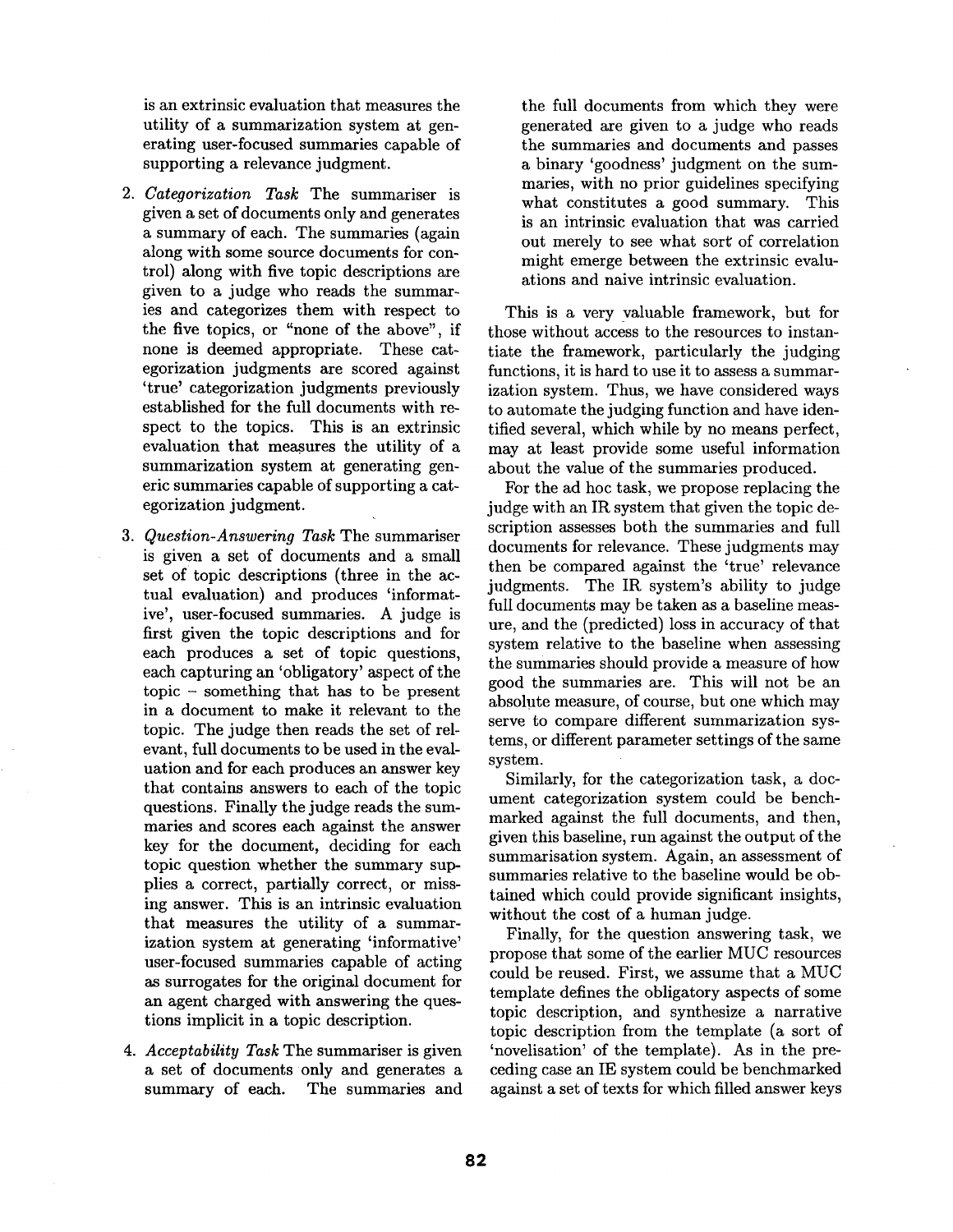exist by scoring its output answer keys using the MUC scoring software. It could then be run over the summaries produced by a summariser which has been given the full texts and the synthesized topic description. As with the previous cases, the difference between the benchmark computed on the full texts, and scores produced by automatically filling templates from the summaries should provide a measure of the information loss in the summary, and hence an indirect measure of its value.

## **5.2 An Initial Evaluation**

We have not to date been able to carry out the proposed evaluations in full on our summarization system. In particular, since the goal of the basic summarization model we have implemented is to produce generic summaries, only the automated categorization evaluation is really appropriate.

However, since the MUC materials and scoring software were available to us, we were eager to attempt some form of an automated question answering evaluation, as described in the last section, using the existing LaSIE system. We therefore adopted a crude technique to simulate topic processing by the generic summarization system: the topic description (a TRECstyle narrative) from the MUC-6 management succession IE task definition, was prepended, as the first paragraph, to each text. We then ran our summarisation system using the 'start of chain' criteria to select only those coreference chains which included a link between the topic description and the text. This scenario is similar to Baldwin and Morton (1998) who also use coreference between query, or topic description, and text to generate a user-focused, 'indicative' summary. Our approach, however, differs from theirs in that no special purpose mechanism is used to relate a query to a text, and also the detail of selecting sentences for inclusion in the summary is much simpler. Further, our evaluation is completely different in that they judge the summaries in terms of their capacity to support a relevancy judgment (i.e. the SUMMAC ad hoc task) whereas we evaluate the summaries in terms of their capacity to support a question answering-type task (MUC template filling).

Our technique was tried for 30 of the MUC-6 evaluation texts, and summaries produced using the length and spread criteria, with and without the initial selection of focus chains. The full LaSIE MUC-6 IE system was then run with the summaries as input, and the resulting extracted templates scored. As a baseline, performance of the LaSIE system with the full texts as input was 45% recall, 64% precision, with 13 of 16 relevant texts correctly identified, by the production of a filled template, and 1 text proposed spuriously. Performance using the summaries from each set of criteria was:

```
Length of coreference chain: 
    6% recall 81% precision
    4 texts relevant 
    17.7% of original text word count
Spread of coreference chain: 
    2% recall 89% precision
    I text relevant 
    15.6~ of original text word count 
Length of focus chain: 
    1% recall 80% precision
    i text relevant 
    6.1% of original text word count
Spread of focus chain: 
    1% recall 80% precision
    i text relevant
```
6.1% of original text word count

The relevance figures alone give some measure of the information loss between the full texts and the summaries, but the very low recall in all cases suggests that the summaries are really not suited to this task. One significant reason for this is that the MUC-6 topic description requires the identification of an event involving 3 instance types - an organisation, a management post and a person - while the production of the summaries is based on the selection of a single chain representing a single instance. The occurrence of all 3 required instances within the sentences of a single chain can therefore be expected to be rare. A more fruitful use of the topic description would be to produce a summary from all chains linking the text to the topic, rather than a single 'best' chain. Alternatively, for event-based topics, chains of event coreference relations could be used.

Out of interest, the evaluation was also run on summaries produced without the criteria requiring a link between the topic and the text, i.e. the generic summaries aiming to capture